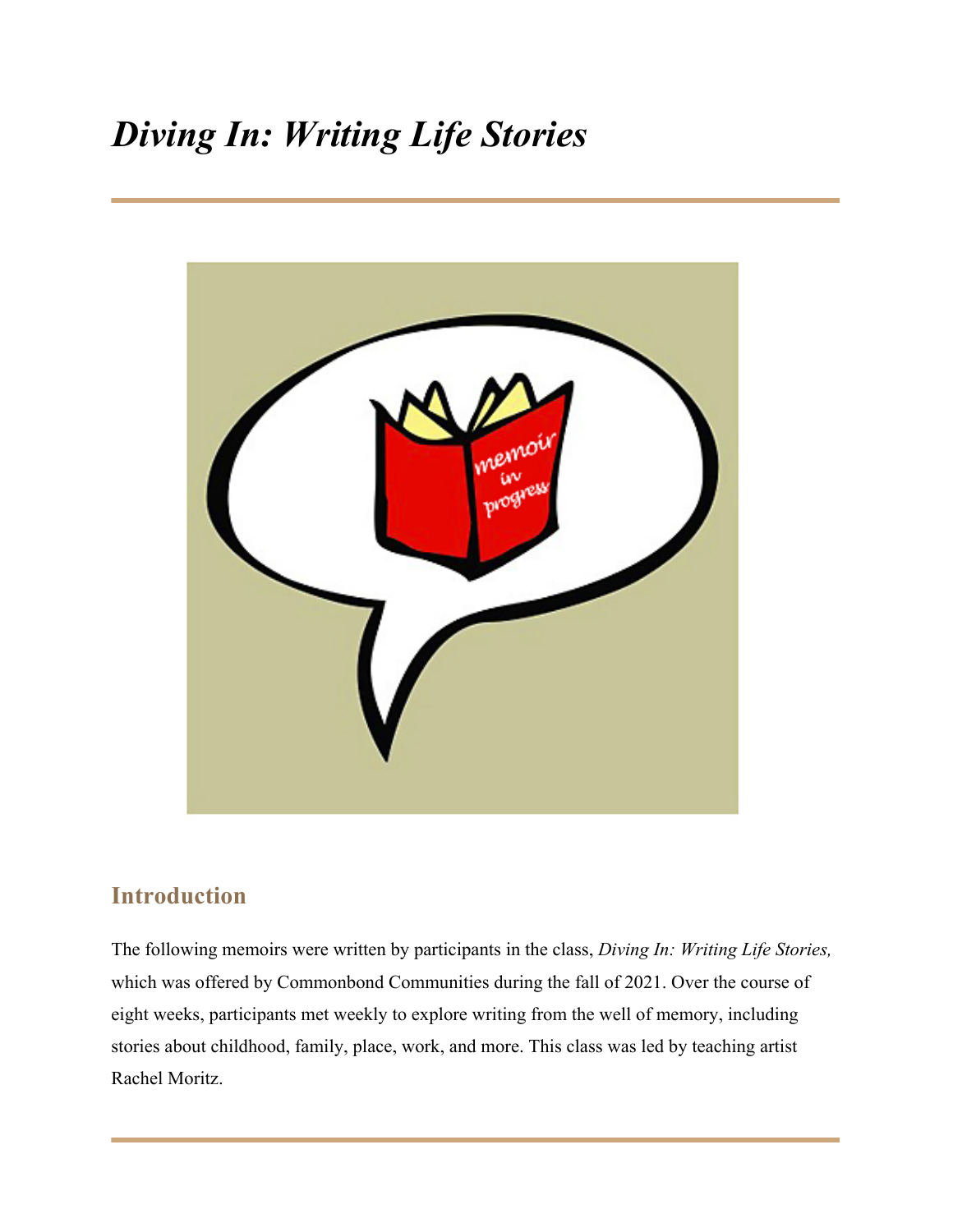## **Table of Contents**

| My Little Brother's Thumb, Rosemary Bradford                | pg. $3$ |
|-------------------------------------------------------------|---------|
| <i>Broken Bones and Strangers, Donna Fundingsland</i>       | pg. $6$ |
| A Close Call, Charlotte Hackett                             | pg.9    |
| <i>The Roman Road</i> , Dianne Langevin                     | pg. 11  |
| <i>Preschool: 1959, Thunderstorms Ahead, Jackie Shaefer</i> | pg. 14  |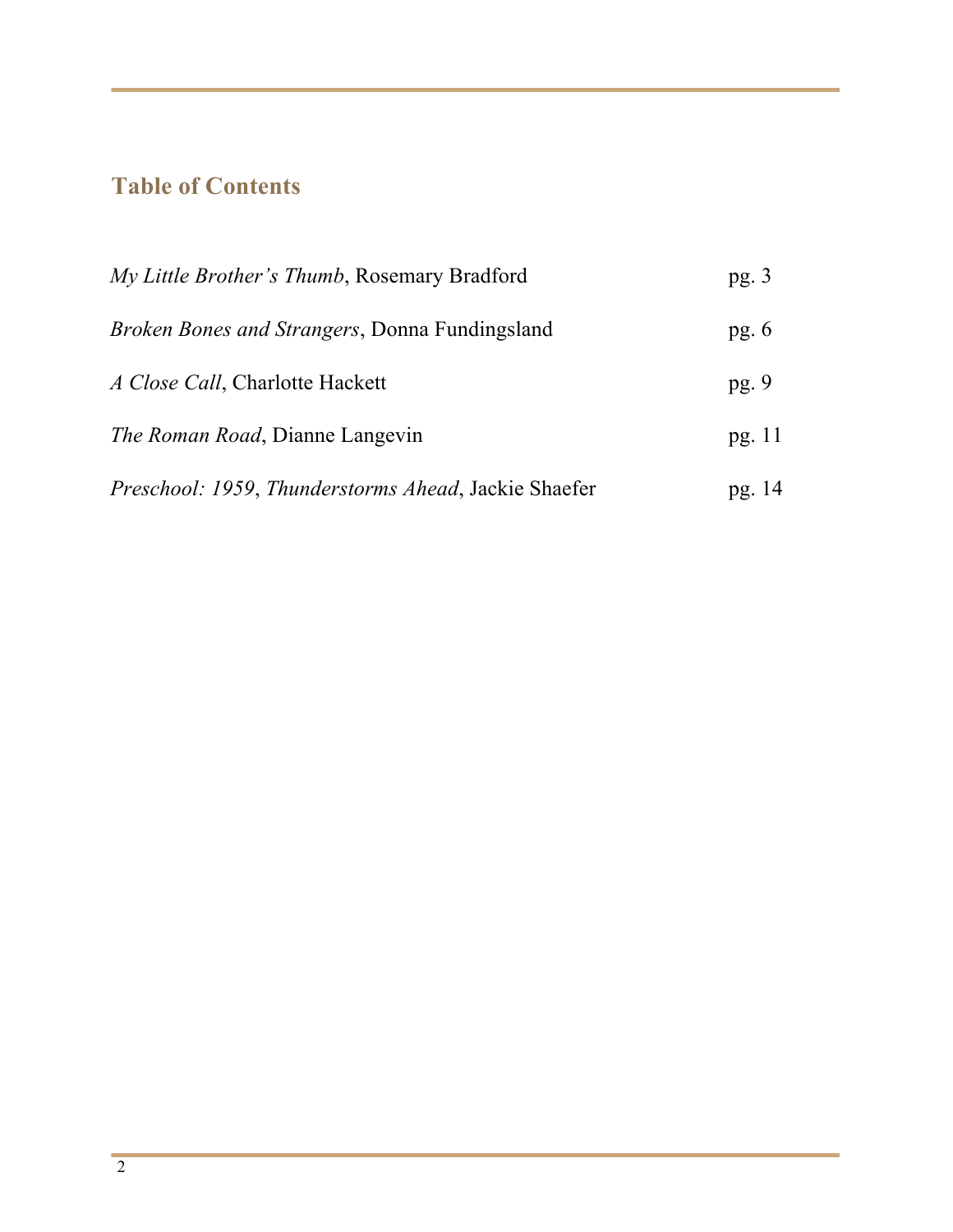#### **My Little Brother's Thumb**

*By Rosemary Bradford*

The funny thing about being poor is that we didn't know it. At least we didn't until we entered grade school, and even then, it took a few years. Everyone in our neighborhood seemed the same. Sure, some lived in slightly nicer houses, but we all knew we were under the watchful eye of somebody's mother—no matter where we gathered! Only the evening cover of darkness allowed us any mischievous or secretive activity.

The ice rink my dad made in the winter was an unofficial "community project."

During the years before I started high school, he flooded the "front yard" (that was really at the side of our house) and created the neighborhood skating rink. Over several below-zero days, he carefully sprayed a thin layer of water within the confines of walls of hard packed snow. Undisturbed, layer by layer the ice hardened to a glass-like finish. No bumps, bubbles or dirt patches here! It truly was a work of art, and Dad was very proud of it.

But it was absolutely critical that the surface remain undisturbed until the final layer was applied and hardened. The whole neighborhood knew this for blocks around. Each year, it seems as if we could not possibly wait one day longer until the time we finally got the go-ahead.

That's why that evening the sound of kids in the yard drew me to the front door. I peered out through one of the small glass windows. The wooden door held three in all, staggered vertically close together. In this the bottom layer of the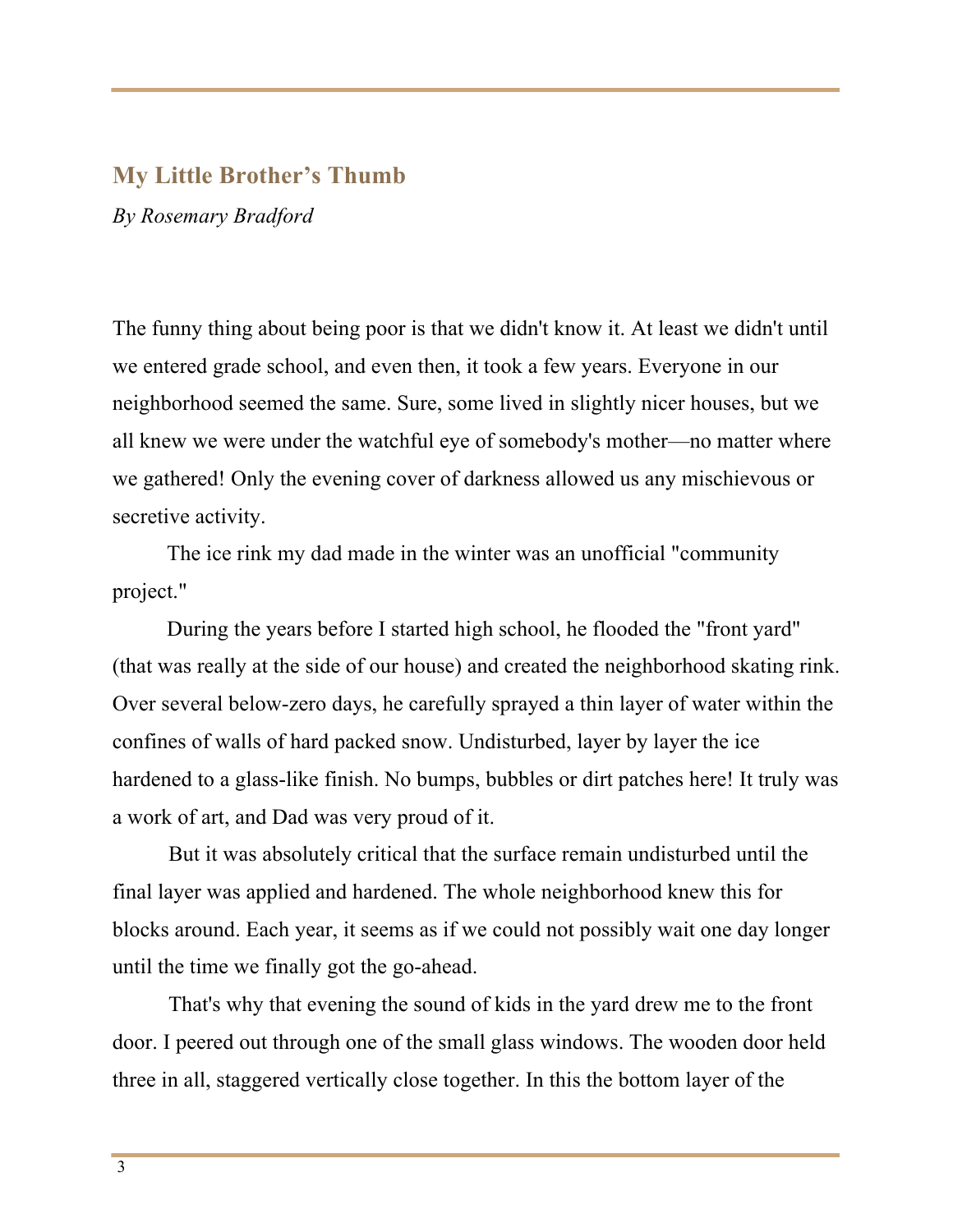house, settled deep into its low elevation, it was amazing that any sun reached this door at all. Yet it did, for it was bleached a much lighter color then it had at birth. It was accompanied by a screen door allowing welcome breezes in the summer while keeping out unwanted critters. Now in the cold winter it stood frozen—a dormant, passive companion.

I could make out three dark fingers on our skating rink. Struck by the laughter accompanying the crunching, sloshing sounds of their feet as they stomped repeatedly at the

newest layer of ice that had formed, I angrily opened the inside door and flung the screen door open to make sure my words would not be filtered in any way.

"Hey you! Get out of there now, right now, or ELSE!!"

I didn't notice my curious little brother Davey who had worked his way to stand in front of me. Davey was a quiet little kid, nine years younger than me, having turned five years old in that last October of 1952. He stood there silently while I screamed at the interlopers.

They ran, scattering in different directions.

Teeth still gritted tightly, I slammed the screen door shut for emphasis. A horrendous wail rose from my little brother's throat. Oh, no! I had slammed the door shut on his thumb. It was caught in the hinge side of the door. In a split second I flung the screen door open again, releasing the thumb, and carefully cradled the little hand in my own.

"Mom, Mom, come quick!"

I needn't have called; she was already at our side drawn there magically as mothers are by their little boy's painful crying. I stared in horror at the poor little thumb, now split open to the bone. Mom whisked him away to the kitchen where she applied a compress. I struggled to keep from fainting.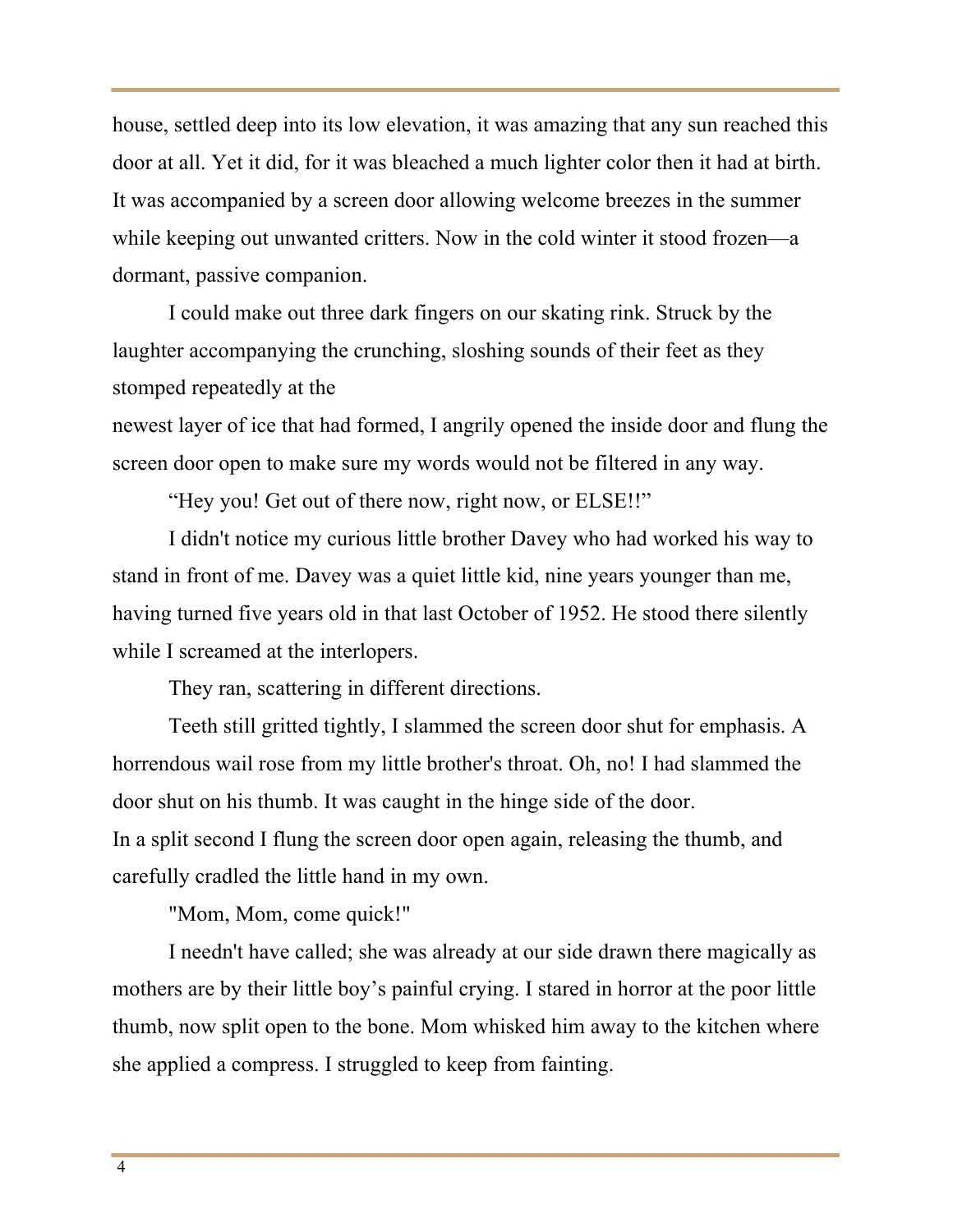Years later I would carefully examine my brother's thumb for the scar it must surely have left only to find a strong, unblemished working man's hand. The scar exists in my mind only. Dave has no memory of the fearful event. It is mine alone.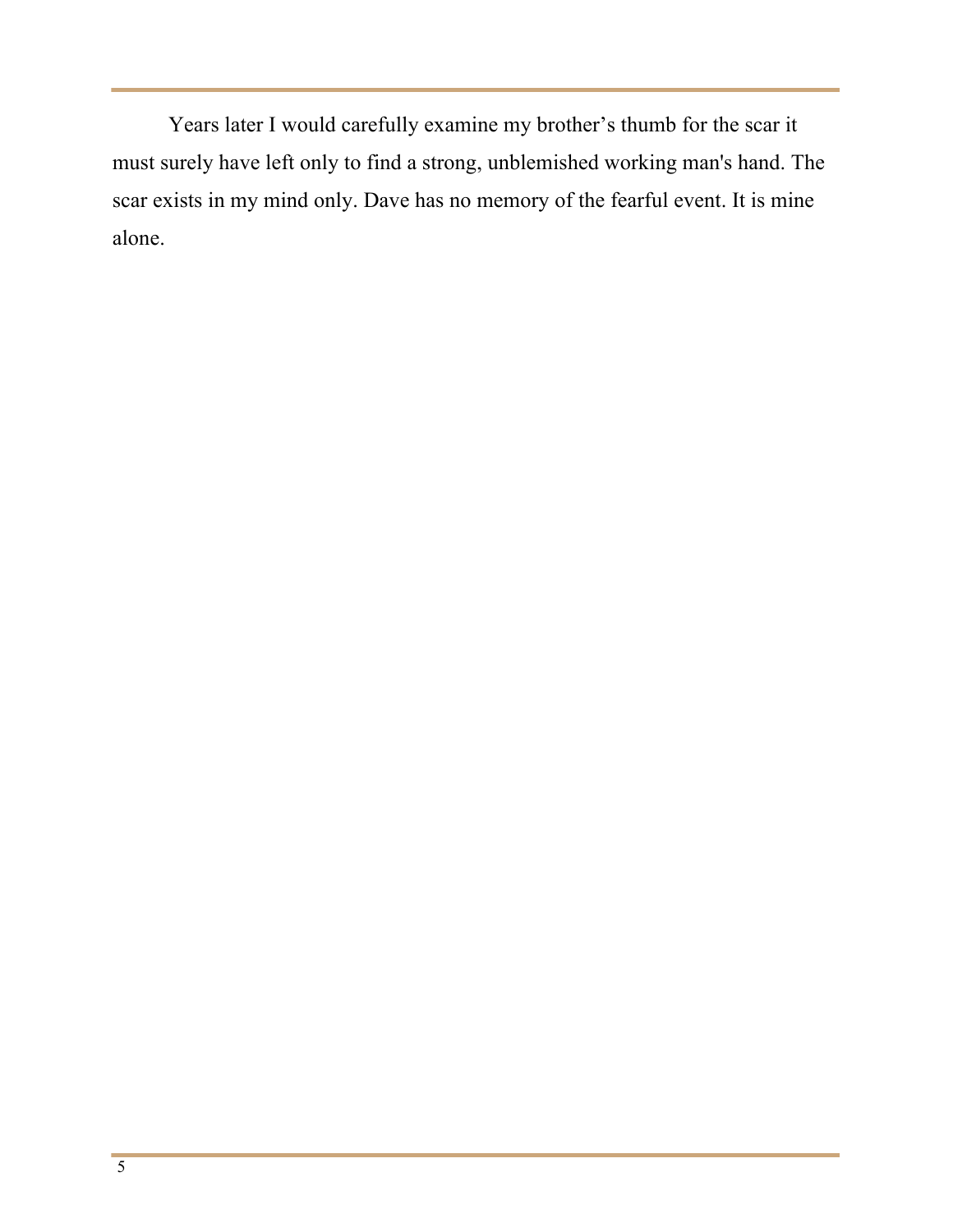#### **Broken Bones and Strangers**

*By Donna Fundingsland*

Five kids sitting in a car on a beautiful autumn evening, what could possibly go wrong? But it was a warm evening, and Mom and Dad were finishing their shopping so we were bored. Plus there was a drinking fountain right across the street from where we were parked, and all of us were very thirsty.

So the plan was that my brother Ron would take Darlene across the street first, and when they returned, Larry would take Dale and I across the street to get a drink of water. And so began the caper. All went well until Larry, Dale and I had our turn, and we were ready to return to the car. Since we lived in a very small town and there wasn't much traffic, and what there was went really, really slow, it shouldn't have been a problem. Larry told Dale and I that we would wait until the only car on the street drove past us, and then we could run across the street. I guess I must have been a little bit anxious, or perhaps I was just trying to prove to my older siblings that I could run fast, because I waited until the car got really close, and then I ran right in front of it. And the car hit, and I went down. While my siblings went in search of my parents, the driver of the car picked me up, put me in his car and took me to the hospital.

Memories are tricky—some are accurate and some I'm sure have changed over the telling. My siblings may have seen it differently through their eyes, but I recall is: the driver of the car was 17, he had no driver's license, no insurance, and he had borrowed his uncle's car without permission.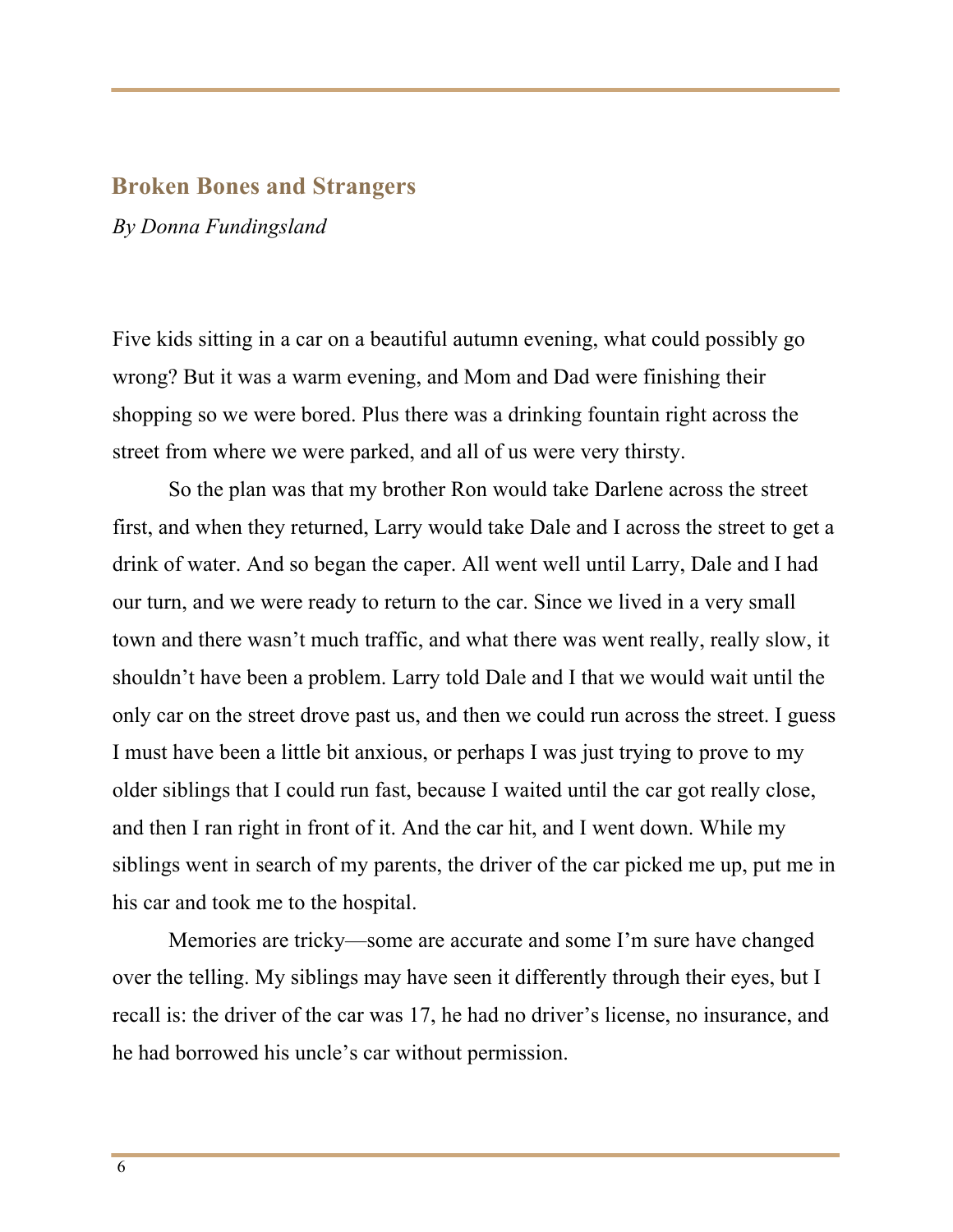Well, after he hit me, or perhaps I ran into him, he picked me up and took me to the hospital, where it was determined that I had a broken collar bone. I would have to have a cast, and my arm would be in a sling for several weeks. Fortunately, I only had to spend one night in the hospital, and they allowed my mom to spend the night as well. The following day, I was told that if I was a good girl and didn't fuss, they would allow me to visit my grandmother who was in the hospital, and they would put my cast on in her room. Well, at that point, I thought that I was the luckiest girl alive, because none of the other grandchildren were allowed to be in my grandma's room.

The boy and his uncle came to our house to speak with my parents and to see me. After listening to both of them and knowing how sorry they both were, my dad told them that if he promised not to drive again until he had his license, and to never take his uncle's car without permission, my parents would not press charges. So they left with a sigh of relief, and my parents were happy that I hadn't been injured worse. I was happy because both the boy and the uncle had each given me a silver dollar, so I was really rich and very lucky.

Probably 10 years passed, and our family moved from Madison to St. Louis Park, and one day my dad told me to look across the street, so I did, and he said, see that man over there, he is the one that was driving the car that ran you over. Wow, how strange that we had moved 150 miles away, and he moved in across the street. A big coincidence, I would say.

In the 1980s, I had the opportunity to go to a clairvoyant. Her name was Eva Rogers; she lived in Saint Paul on Memory Lane. At one time, she had been a model in New York but had been injured in a tragic car accident that had left her with a damaged leg, so she was unable to continue modeling. However, she had been blessed with another ability, a psychic one. While I was at her house one day having a reading, the room became really cold, and Eva told me that I had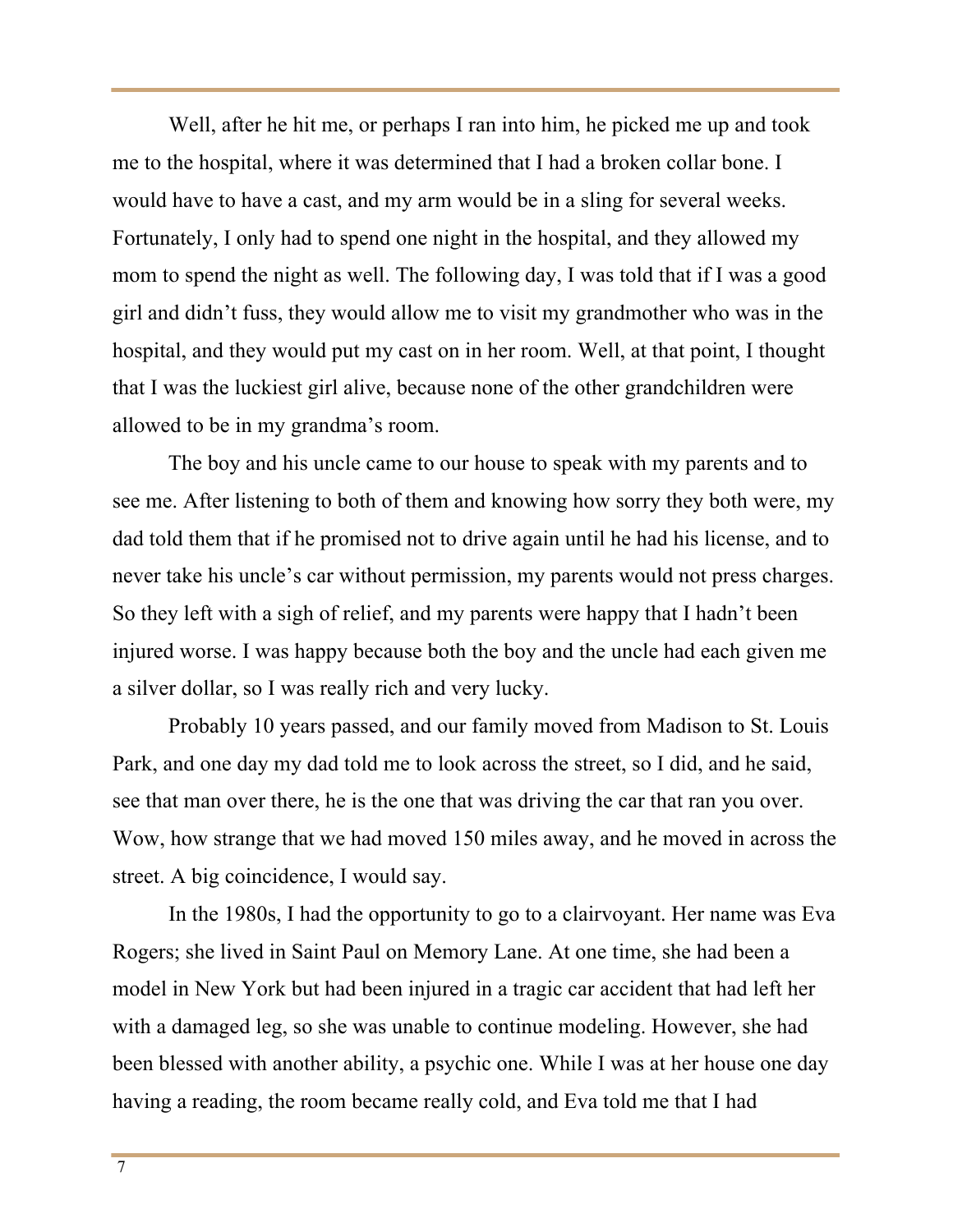company to see me, and she then described my grandpa and grandma to me. My grandparents had died several years before, but she described them to me in such a way that I knew exactly who they were. Eva told me that my grandfather had a question he wanted to ask me, and I told her that would be okay. So she said she wanted to know if you have had any trouble with your shoulder. I told him no, and that was that, at least for then. But later I remember thinking how strange, that even ghosts have memories.

My great-nephew Blake spent many nights with us when he was small, and he really enjoyed having a bedtime story. Sometimes I would read to him; other times he would ask for a story out of my mind. And when he wanted one out of my mind, he would say, "Tell me that one about when you got in a car with a stranger." Oh dear, how do you explain to a four year old that strangers are different now than when I was a kid. That he wasn't a bad stranger.

In 2015, I had a shoulder replacement, and I could finally understand why my grandpa had asked me if I had any trouble with my shoulder so many years before. The arthritis, the bone spurs, the metal in my shoulders that sometimes prevents me from moving my arms properly all bring back the memories of a warm autumn night with all five of us sitting in the car.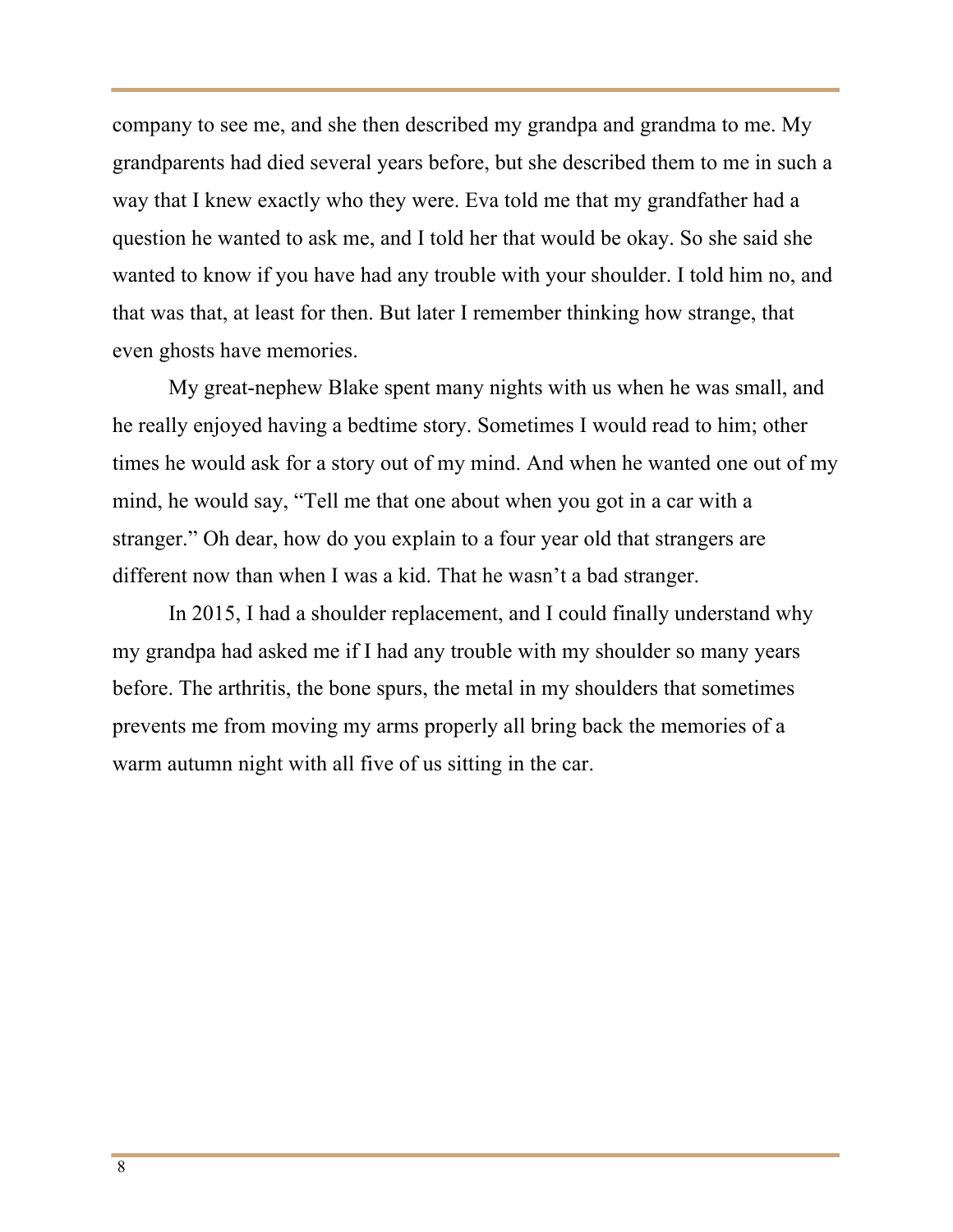#### **A Close Call**

*By Charlotte Hackett*

I think I was about six or seven years old when we were on vacation on our way to the Ozarks and were staying in Hot Springs, Arkansas. We always looked for a 'modern' cabin. Back then it was a little hard to find motels or cabins with indoor plumbing. Whenever we stopped at any motel or cabin, I always told my dad to "ask them if it is modern."

 That night we stayed at a very nice 'modern' cabin. In the morning, we were going to go out somewhere and Daddy, Mom and I got in the car all ready to go. My dad put the car in neutral and started it up. Then he said, "Oh, oh, I left something in the cabin. I'll be right back." He turned off the car and went back to the cabin.

 While he was gone, the car started to roll backward toward the cliff behind us. Mom was in the front seat and could have easily just moved over and stepped on the brakes. Unfortunately, she knew nothing about cars or driving, so instead of stepping on the bakes, she jumped out of the car and tried to hold it back by herself. It wasn't much of a contest between her and the car, and it just kept rolling backward toward the cliff.

 I was so young I didn't really understand what was happening. I only knew that I felt frightened, and my parents were panicking.

 That day someone was certainly watching out for me because the car got stuck between the corner of the cabin and a tree right on the edge of the cliff.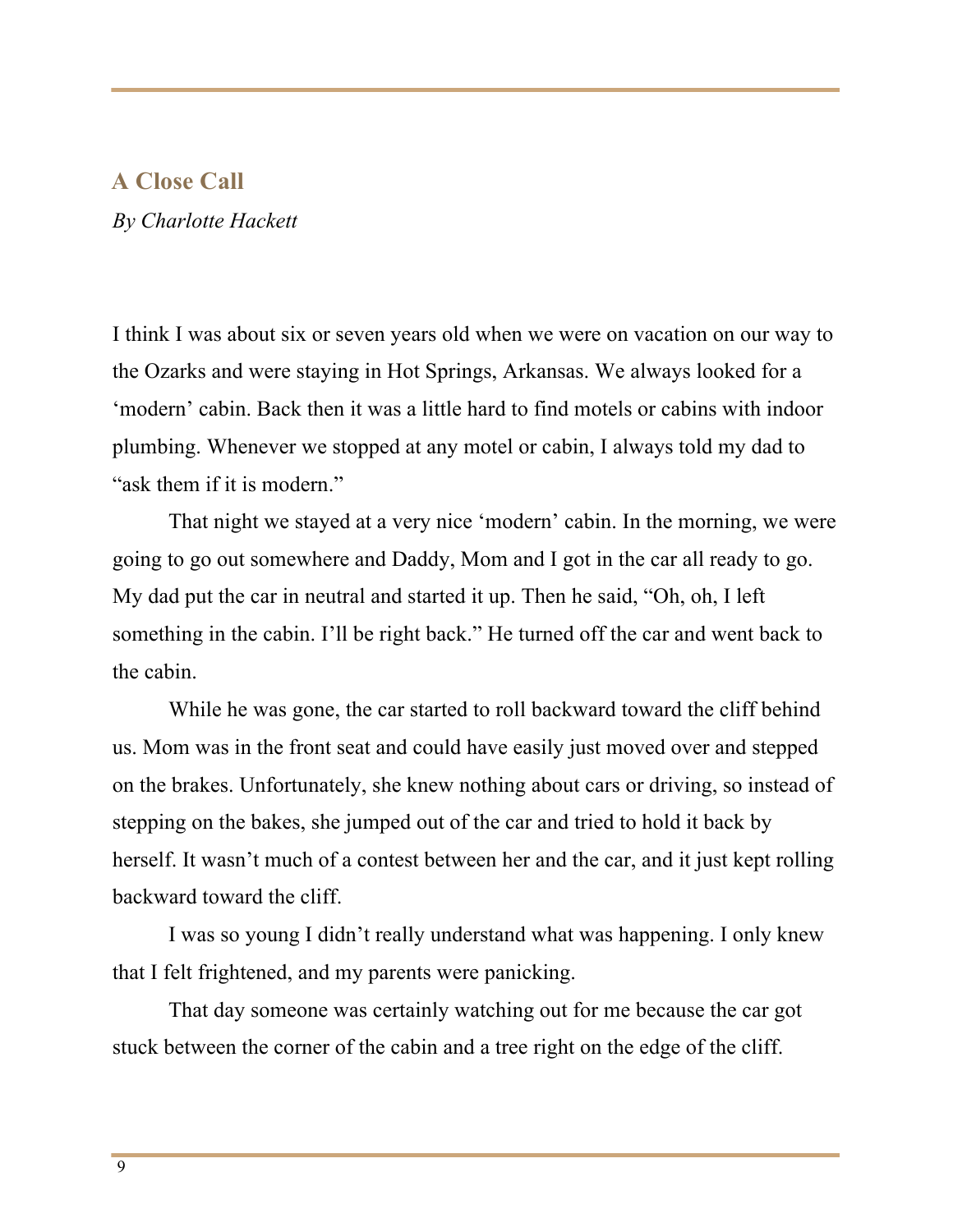Needless to say my mom got a much-needed lesson about brakes, after they knew I was safe.

 I don't think I realized for a year or two what a dangerous position I had been in. I'm not sure what would have happened if the car hadn't gotten stuck, but I'm sure it wouldn't have been good.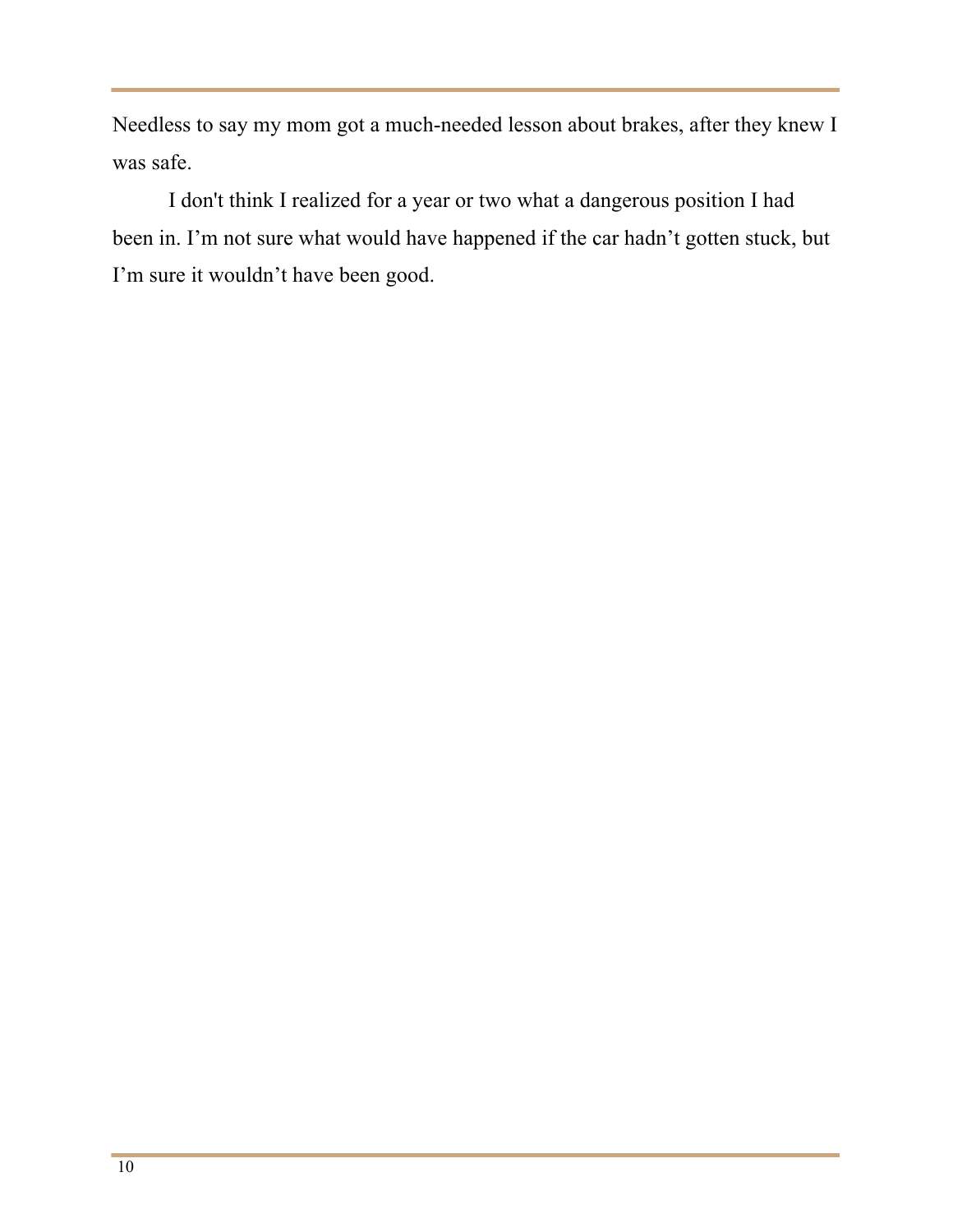#### **The Roman Road**

*By Dianne Langevin*

I remember walking in solitude in the pouring rain wearing full Peregrina aka Pilgrim regalia: backpack hoisted high on my shoulders, red weathered rain cape enveloping my person and belongings, leather boots drawn taut at the ankles and my walking stick firmly grasped in hand.

I was walking what has been known historically as The Camino, The Way, The Walk. For centuries people have sojourned from all corners of Europe and beyond, citing as many personal reasons to do it as there are people who walk, I suspect. Nevertheless, it is a common practice and a widely-respected thing to do in Spain. I actually likened it to a "mini-life" experience of meeting people from all over the world and becoming fast friends by cutting the "crap" in conversation, so to speak, and focusing decidedly on discussions of what was important in the moment. Then, naturally we parted ways for various reasons, only to possibly meet up with them again at a later time and place. Those were glorious reuniting moments full of fun, joy and most closely resembling the spirit of family and friends. To me, this became the magic of The Camino.

On this day, however, the old Roman road disappeared into both directions relentlessly revealing the endless path. How long had I been walking? Did I choose the correct direction at the last juncture? Was that rock accidentally moved? The one with the painted yellow arrow indicating the preferred direction to take?

The hectares of drooping and spent sunflowers remain plainly etched in my memory. In that very moment, coincidentally, I felt a strong and distinct affinity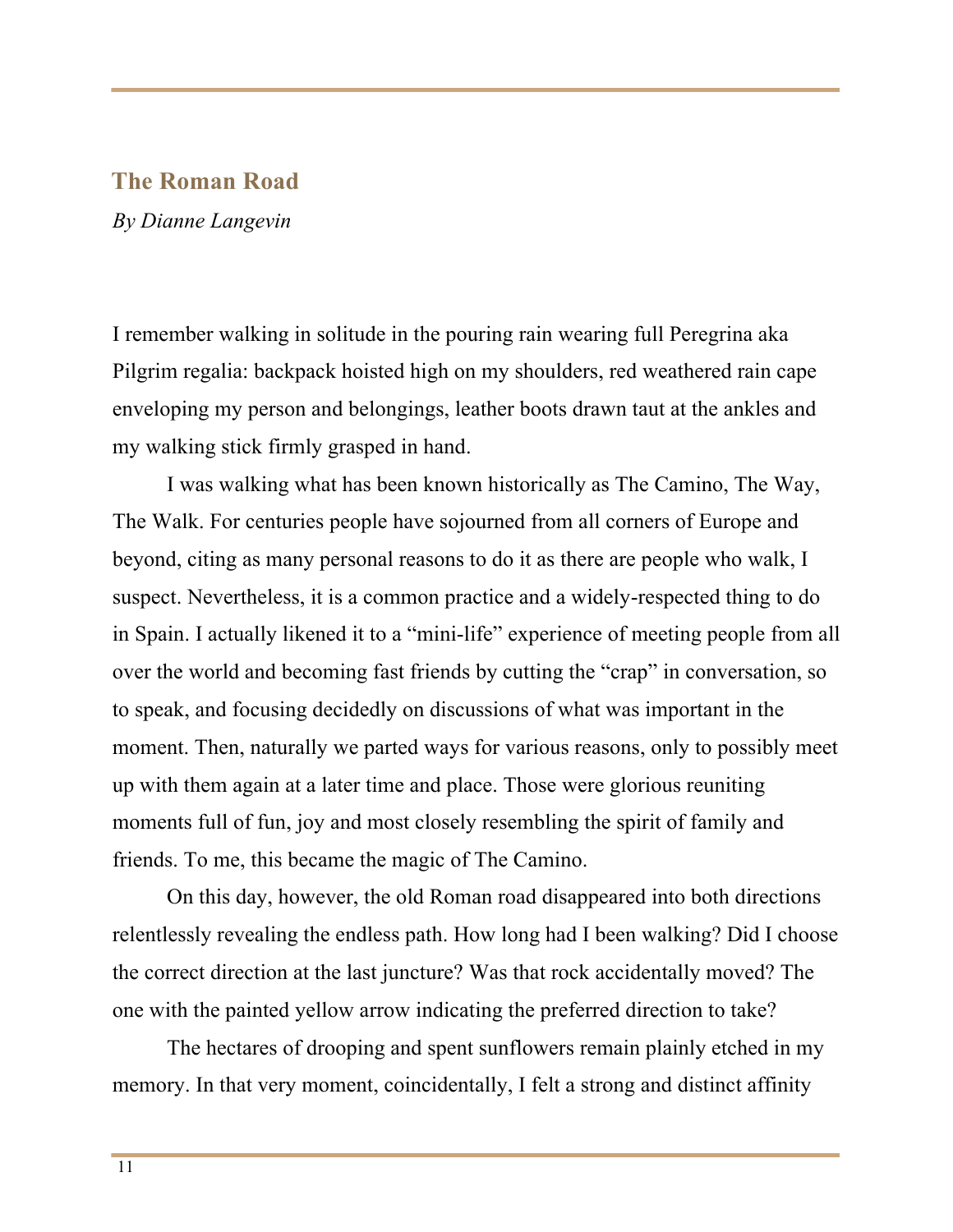with them; a kind of kinship with these sullen and towering monoliths that seemed to stretch out as far as the eye could see. At this point, I was deeply saddened and worried and began chanting a simple prayer asking them to help guide me in my quest. As this walking meditation continued, the chants morphed into Hail Marys and Our Fathers spoken aloud to the beat of my high-top Spanish boots. Time seemed nonexistent and irrelevant.

Suddenly, becoming jarred awake from my self-imposed stupor, I found myself perched precariously at the edge of a precipice. A sleepy village nestled in the magical mist of the valley below; smoke stacks emitting primordial signals beckoning me forward. With an overwhelming feeling of elation, gratitude and joy, I resumed my cadence with a much quicker and more purposeful pace as I maneuvered the sharp, tricky and slippery slope.

While it took some time to reach the village below, I found myself entertaining thoughts of warmth, food, and dry clothes dancing in my head. Although on a darker note, a seemingly more sinister line of thinking reminded me of the ample fair warnings given to those of us venturing on this walk. You may experience the possibility of encountering rabid and stray dogs at any given time along the path. However, I don't recall anyone telling us what to actually do about it, if we did run across such an unfortunate situation.

Walking finally through the center of town, I found no one. Not one person milling about or hustling in the rain from one building to another. No cars, no bikes, no people. Only three scruffy and underfed dogs who were obviously interested in keeping a careful eye on me—almost as intently as I did them. "Doesn't anyone live here?" I heard my voice echo loudly ricocheting off of nearby concrete walls. My frustration and fear was palpable by this time.

The sun would be setting in two hours' time, and I needed to make a decision. Standing at the far end of town, acknowledging to myself that even if I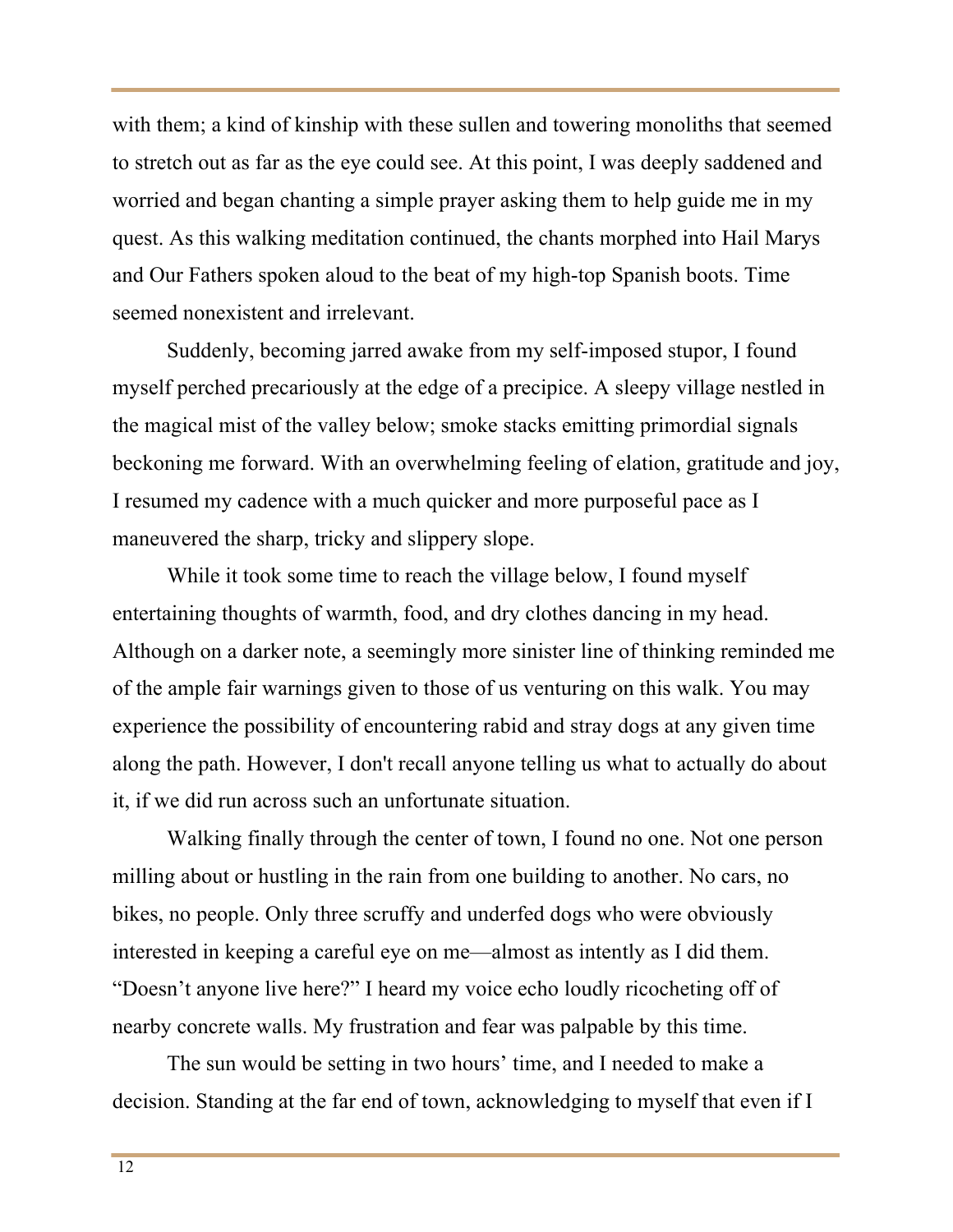left now, according to my map, I would be late in reaching the next hostel. Darkness would be upon me before reaching this destination, which is never a good option. Regardless, I sat down on the curb to take off my soaked boots, giving myself a moment of much needed relief.

Several deep breaths, boots back on, and a determination to forge ahead anyway, I stood up, stretched and looked back into the direction from which I came. It is true, "perspective is everything!" The word "RESTAURANTE" was colorfully emblazoned on the massive wall of a nearby building! An immediate and visceral chill ran up my spine confirming my incredibly good fortune.

My chants, prayers and flailing tenacity had paid off, although I have no illusions that placing continually one foot in front of the other helped, too. Instantly, as I pushed the heavy iron and wood-ladened Spanish door open, I was propelled into a welcoming state of incredible happiness and relief. Sitting at the bar were several familiar Camino friends who, upon seeing my haggard entrance, expressed warm and wholehearted greetings to me. Moments later, I was reiterating my day with them and enjoying a hot bowl of aromatic Sopa de Ajo. I was home for another day.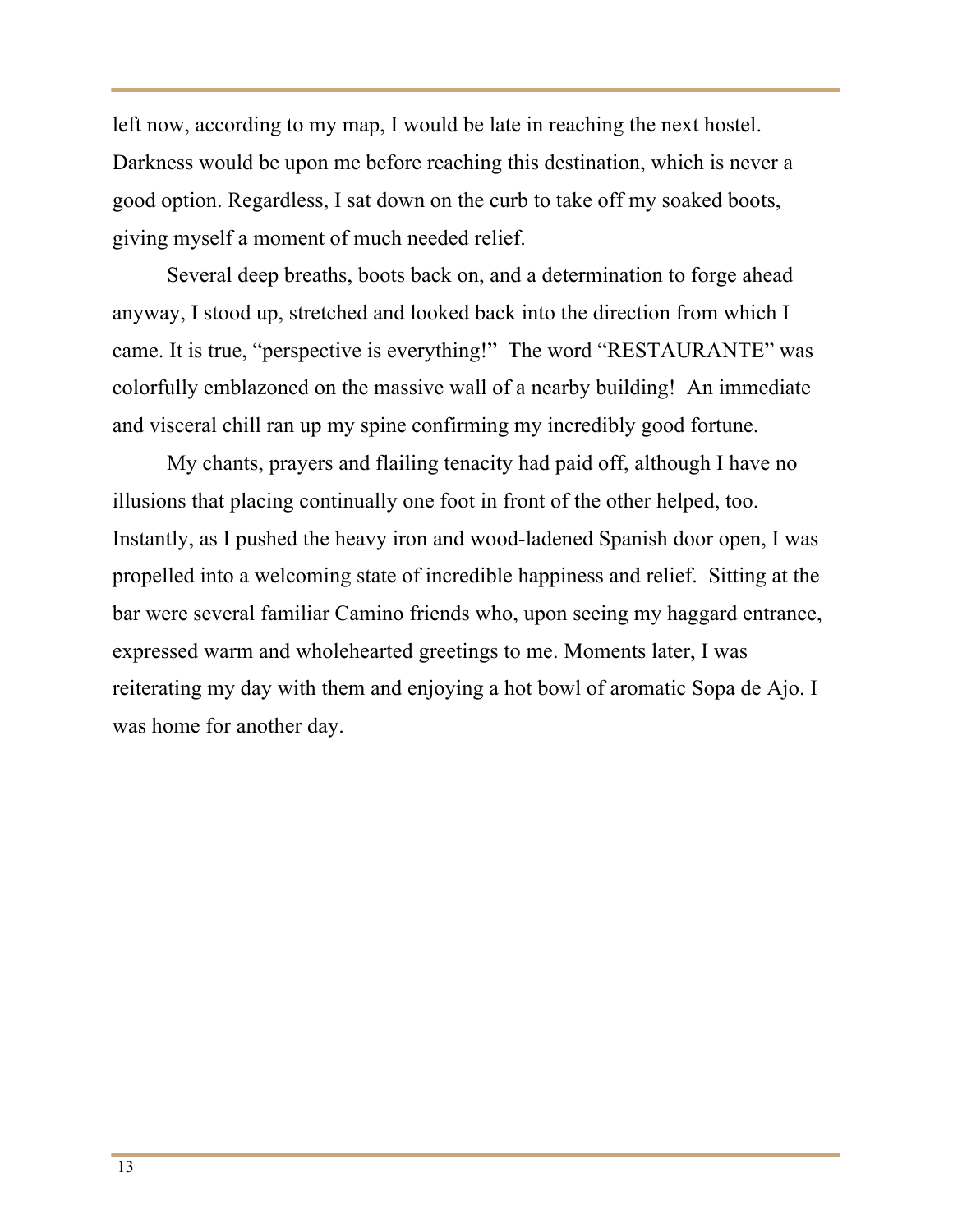## **Preschool: 1959 Thunderstorms Ahead**  *By Jackie Shaefer*

I hurried down the lilac path, heavy droplets of water sliding onto me from the glistening leaves. Mom had dressed me in my yellow slicker and rain boots. She dropped me off for nursery school and told me not to play in the puddles since I was already late. At 9 a.m., it was almost as dark as night, except for when I saw Aunt Lorraine's tiny brown house lit up by lightning. I was relieved to make it onto her soggy porch and through her creaking door before the thunder. I had just put away my slicker and rain boots when I heard Aunt Lorraine get us started on our first activity.

\* \* \*

Preschool, or nursery school as we called it then, was a fun time for me, a time without cares. We called our teacher Aunt Lorraine, though I'm not sure if she really was someone's aunt at all. But she came highly recommended—through the town dentist. Aunt Lorraine was beloved by all of us, and she gave us a good smattering of activities cherished by children our age. We played dress-up, read stories, tried whistling, tied our shoes, had indoor parades, sang songs, and recited nursery rhymes. Aunt Lorraine also had a favorite story she often told us, which she eventually wrote up in a book, where a young fish learned lessons about good behavior. It was loaded with guilt-inducing lines, not at all troubling to us since it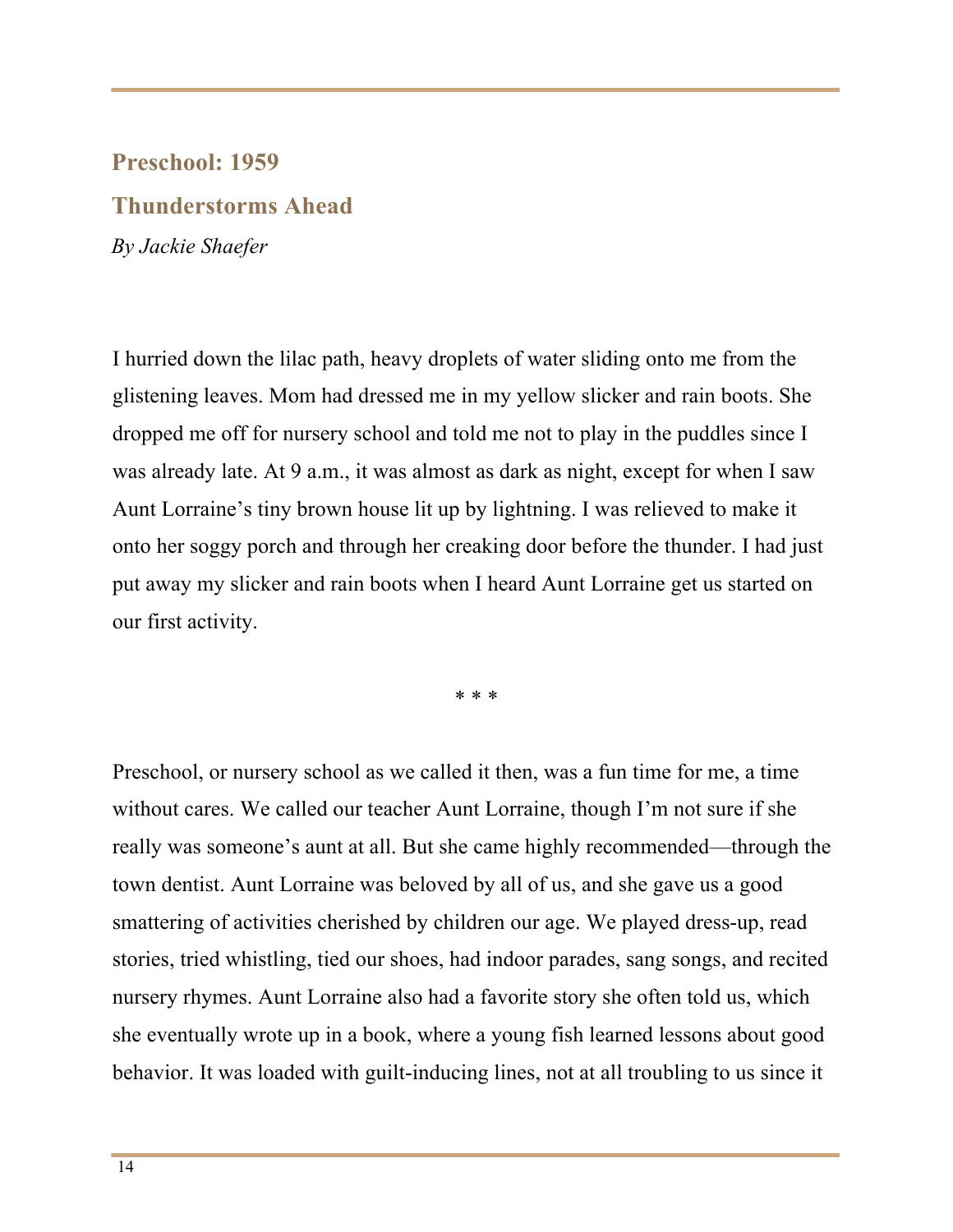was characteristic of many stories of the day. Most of us were quite responsive to guilt and had already encountered it at home in our many adventures, so we took it all in stride and related well to the naughty little fish.

\* \* \*

"Today we're having a parade!" announced Aunt Lorraine. "Line up here, all you train engineers! We're going to sing ``I've *Been Working on the Railroad.*" Aunt Lorraine had a red kerchief around her neck, and she was wearing blue jeans. She DID have legs! I had never seen her in anything but her long skirts, even though most of the ladies wore knee-length pencil skirts with kick pleats. She handed out denim engineer caps and tied kerchiefs around our necks.

 "First we're going to explore my kitchen cupboards. When I tell you, you'll go to the kitchen in pairs—groups of two. Each person can take two lids, like this." She held them up. She led in half the group by pairs. The other group was told to choose a big cooking spoon and pan to turn upside down and use as a drum.

We returned to our line, and next Aunt Lorraine taught us how to play cymbals and drums. It was fun to make so much noise. We didn't usually get to do that at home.

 "Now I'll show you something that's *really* fun. You can PLAY your cymbals and drums at the same time as you are MARCHING in our parade. Let's practice playing AND marching. For now, we'll march in place like this." She lifted high her stick-thin legs. We banged and stepped—once in a while at the same time. By now, the windows were fogging up. Usually they were open a crack, but not today.

 "Now comes the tricky part—we'll play, and march, and SING all at the same time! How many things will we be doing?" Children shouted out 2, 3, 5, and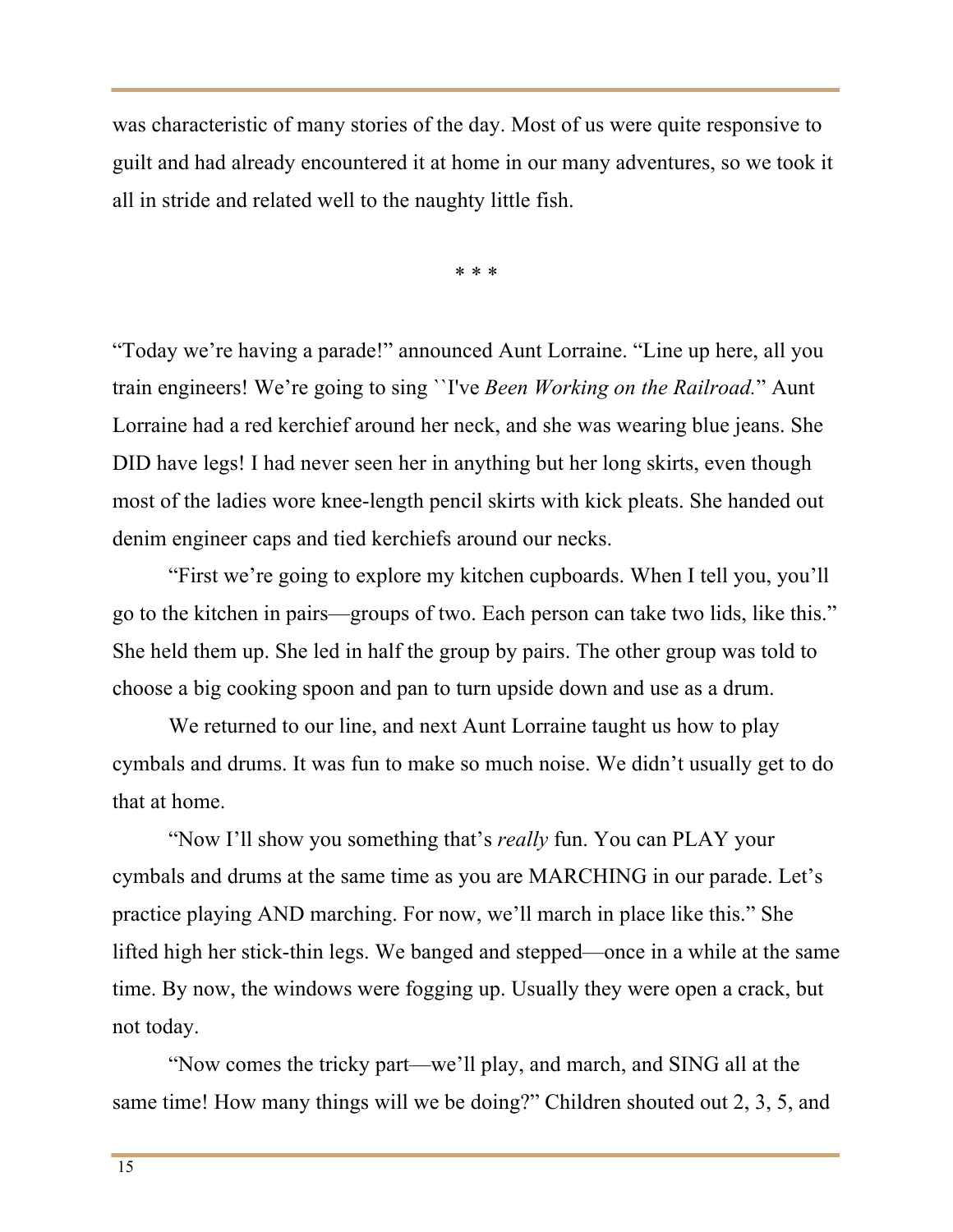more answers. "Yes, we'll be doing THREE things all at once! AND—we'll march through the rooms of the house!"

 Suddenly the dark house was drenched in light. "OK . . . now! HURRY! All three things!" Aunt Lorraine led the way. "Someone's in the kitchen with Dinah, someone's in the kitchen I know-o-o-o. . . ." Off we went, through the kitchen, weaving in and out of the rooms of her house like a giant needle and thread. We were playing—and marching—and singing, making so much noise that no one heard the loud clap of thunder. Looking back, I wonder if that was Aunt Lorraine's antidote for scary thunderstorms.

\* \* \*

Meanwhile, thousands of miles away, US military advisors were stationed outside of Saigon. The US had offered "advisors" to help keep South Vietnam free. Of course, I was too young to know that what awaited them would be their own thunderstorms—blinding and deafening firefights against the Viet Cong. How did they chase *their* fears away? Who would be there to distract *them*? We had Aunt Lorraine and safe shelter. But without a warm and nurturing soul like Aunt Lorraine, many of them learned to simply numb themselves to the blinding and deafening horrors they saw and heard. The fortunate ones were able to open their eyes and ears again when the danger ended. But sadly, many of our brave veterans remained in their numbed states long after the war ended.

 Our nation lost its first soldiers in Vietnam the very year I began nursery school. My education was off and running, and so was this awful war that plagued our nation throughout every one of my school years. Could our nation ever hope to graduate, as I would? Would the war ever be finished? Could we ever move on? We got caught up in an immensely prolonged war, one that wasn't directly for our